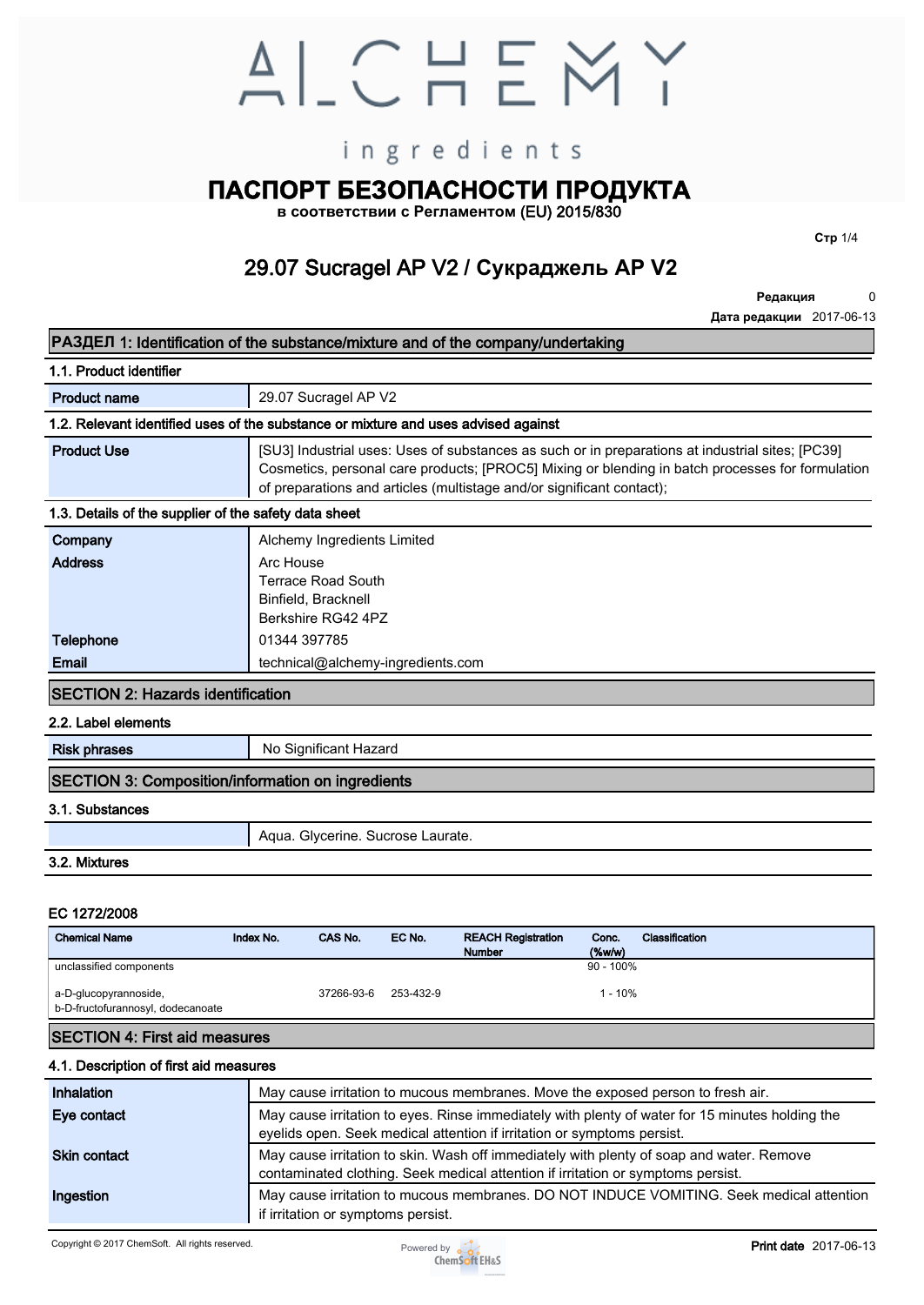| <b>SECTION 5: Firefighting measures</b>                           |                                                                                                                                                                         |
|-------------------------------------------------------------------|-------------------------------------------------------------------------------------------------------------------------------------------------------------------------|
| 5.1. Extinguishing media                                          |                                                                                                                                                                         |
|                                                                   | Use extinguishing media appropriate to the surrounding fire conditions.                                                                                                 |
| 5.2. Special hazards arising from the substance or mixture        |                                                                                                                                                                         |
|                                                                   | Burning produces irritating, toxic and obnoxious fumes.                                                                                                                 |
| 5.3. Advice for firefighters                                      |                                                                                                                                                                         |
|                                                                   | Wear suitable respiratory equipment when necessary.                                                                                                                     |
| <b>SECTION 6: Accidental release measures</b>                     |                                                                                                                                                                         |
|                                                                   | 6.1. Personal precautions, protective equipment and emergency procedures                                                                                                |
|                                                                   | Ensure adequate ventilation of the working area.                                                                                                                        |
| 6.2. Environmental precautions                                    |                                                                                                                                                                         |
|                                                                   | Do not allow product to enter drains. Prevent further spillage if safe.                                                                                                 |
| 6.3. Methods and material for containment and cleaning up         |                                                                                                                                                                         |
|                                                                   | Absorb with inert, absorbent material. Sweep up. Transfer to suitable, labelled containers for<br>disposal. Clean spillage area thoroughly with plenty of water.        |
| <b>SECTION 7: Handling and storage</b>                            |                                                                                                                                                                         |
| 7.1. Precautions for safe handling                                |                                                                                                                                                                         |
|                                                                   | Avoid contact with eyes and skin. Ensure adequate ventilation of the working area. Adopt best<br>Manual Handling considerations when handling, carrying and dispensing. |
| 7.2. Conditions for safe storage, including any incompatibilities |                                                                                                                                                                         |
|                                                                   | Keep in a cool, dry, well ventilated area. Keep containers tightly closed. Store in correctly labelled<br>containers.                                                   |
| <b>SECTION 8: Exposure controls/personal protection</b>           |                                                                                                                                                                         |
| 8.2. Exposure controls                                            |                                                                                                                                                                         |
|                                                                   |                                                                                                                                                                         |
| 8.2.1. Appropriate engineering<br>controls                        | Ensure adequate ventilation of the working area.                                                                                                                        |
| 8.2.2. Individual protection<br>measures                          | Wear protective clothing.                                                                                                                                               |
| Eye / face protection                                             | In case of splashing, wear:. Approved safety goggles.                                                                                                                   |
| Skin protection -<br>Handprotection                               | Chemical resistant gloves (PVC).                                                                                                                                        |

**SECTION 9: Physical and chemical properties**

**9.1. Information on basic physical and chemical properties**